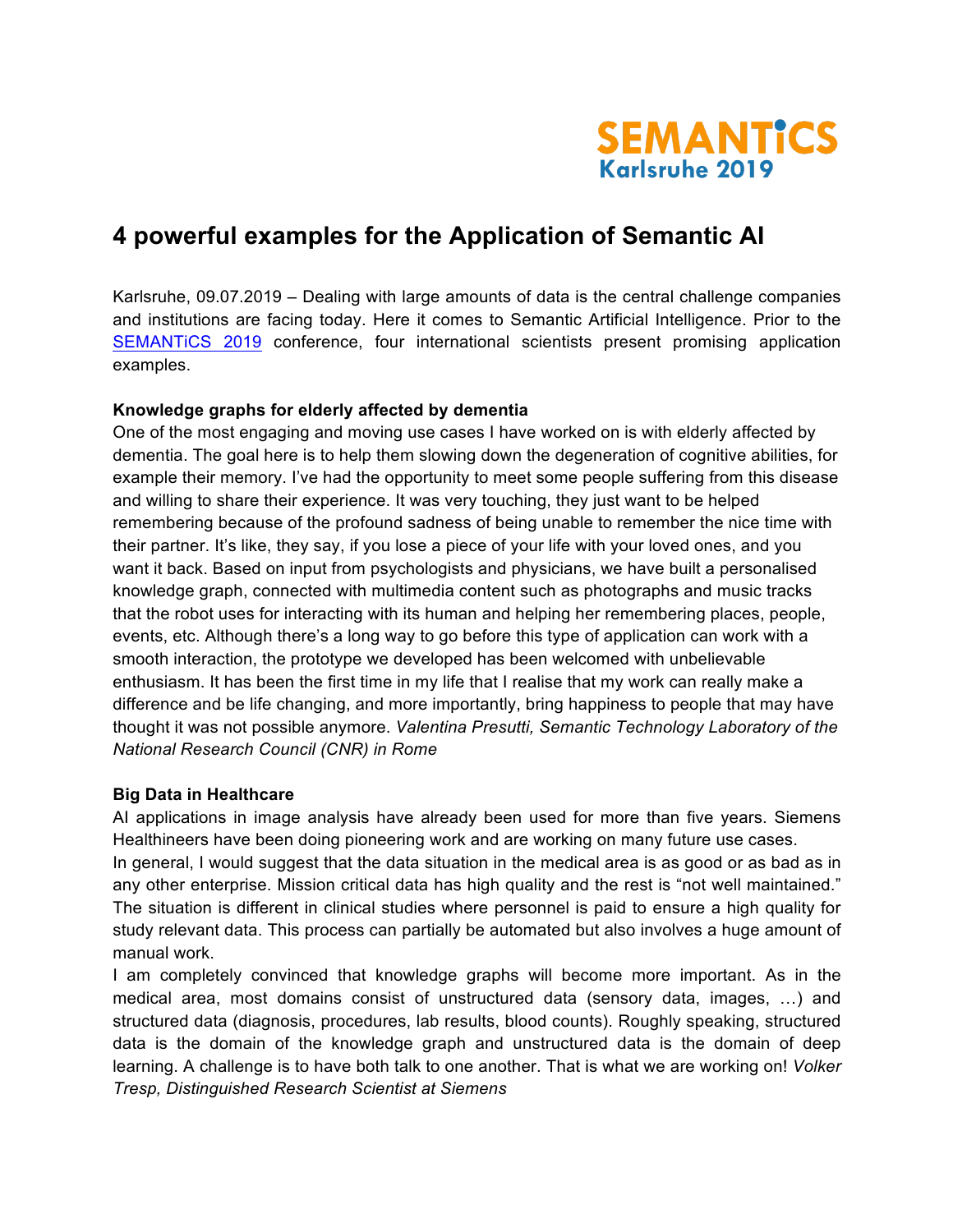## **Artificial Intelligence in Cities**

I love all my projects, but … The Data Science Federation is an innovative way to create lots of social good by partnering students and professors with city departments to better inform policies through data. I've been a professor at UCLA for 20 years, and also worked in government for 35 years. The Data Science Federation (DSF) empowers the following people:

- Students get the chance to make a significant difference and see the impact they can have working in the government, they have projects that look amazing on their resumes, and we notify them of new job postings (we are hiring  $\sim$  15,000 people in the next three years at the City).
- Professors have access to real data and interesting problems, and we encourage them to publish the results in peer-reviewed publications and conferences. We have been successful in bringing \$1.5M in grants to the City and universities based on this work.
- The City staff are presented with new ideas and exposed to new technology in a way that encourages learning, and we improve the data literacy of our City employees.
- Really creative, youth-oriented, out-of-the-box ideas are made in a way that enriches everyone, especially the citizens of Los Angeles.
- We have now expanded this program to include 88 other cities to share the wealth of good ideas.

Cities do not need money to start using data. Sources like Data.gov, Esri, Open Street Map, and others provide a place to start. Models like our Data Science Federation can bring experts and youth to work on projects for free. Additionally, groups like Code for America or Code for Africa can help connect technologists with cities. Using structured, organized, and standardized data is a great place to start, while working your way up to linked data!

- There are three processes that cities should definitely automate:
	- 1. Procurement (buying, purchases, payments)
	- 2. Human resources (timekeeping, payroll, career development, management)
	- 3. Transportation whenever possible (bus and train planning and schedules, automated traffic signals, scheduling street repairs, traffic flow analysis, etc.)

*Jeanne Holm, Deputy CIO of the City of Los Angeles*

## **Semantic Technologies for Digital Humanities**

With increased digitization efforts, many cultural heritage datasets are being published online. Recently, institutions have started publishing their collections as linked data. Examples include Rijksmuseum Amsterdam, The German National Library or the many vocabularies and datasets published by the Getty institute.

With more and more of this very heterogeneous (meta)data being published online, questions about interoperability arise. As end-users, we would like to be able to explore the relations between a documentary film about Pablo Picasso, his paintings in Paris museums and archival documentation about his life. Knowledge graphs can play an important role here, where explicit semantics are used to express meaning for object metadata and semantic links between datasets integrates these datasets. Shared vocabularies such as those published by Getty can be used as stepping stones to link objects from different collections and data models such as